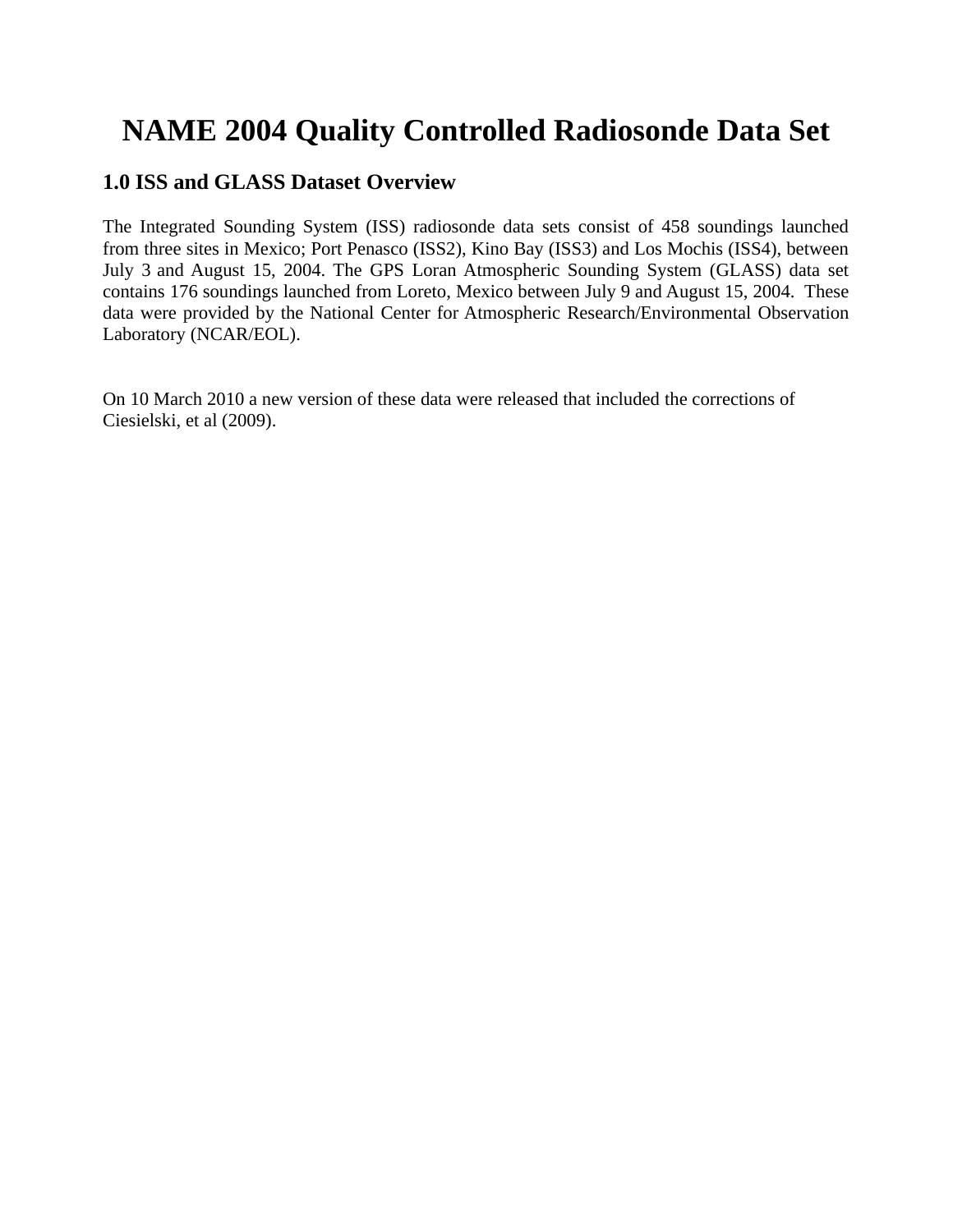

NAME 2004 Radiosonde Launch Locations

Fig. 1 - Map of NAME radiosonde launch locations for all sites.

## **2.1 Contacts**

 Bill Brown (ISS) [wbrown@ucar.edu](mailto:Wbrown@ucar.edu)

June Wang (GLASS) [junhong@ucar.edu](mailto:cohn@ucar.edu)

Kate Young (ISS or GLASS) [kbeierle@ucar.edu](mailto:kbeierle@ucar.edu)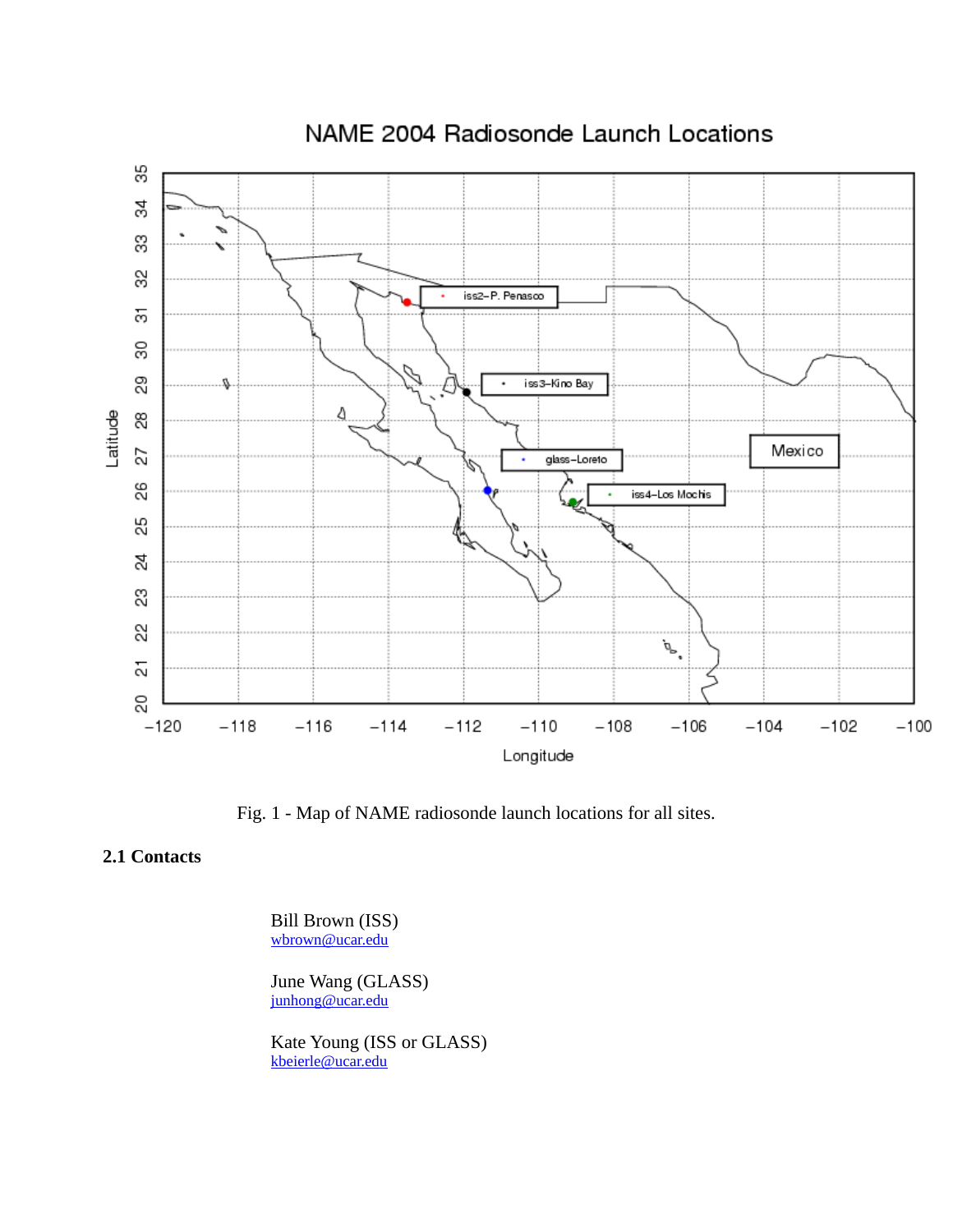| <b>Mailing Address:</b> | NCAR/Atmospheric Technology Division |
|-------------------------|--------------------------------------|
|                         | P.O. Box 3000                        |
|                         | 1850 Table Mesa Drive                |
|                         | Boulder, CO 80307; USA               |

For more information on the NCAR ISS or GLASS Systems please visit the following sites: <http://www.atd.ucar.edu/rtf/facilities/iss/iss.html> <http://www.atd.ucar.edu/rtf/facilities/class/class.html>

# **2.0 UCAR/JOSS Detailed Data Description**

# **2.1 Detailed Format Description**

All upper air soundings were converted to University Corporation for Atmospheric Research/Joint Office for Science Support (UCAR/JOSS) Cross Chain LORAN Atmospheric Sounding System (CLASS) Format (JCF). JCF is a version of the National Center for Atmospheric Research (NCAR) CLASS format and is an ASCII format consisting of 15 header records for each sounding followed by the data records with associated QC information.

## **Header Records**

The header records (15 total records) contain data type, project ID, site ID, site location, release time, sonde type, meteorological and wind data processors, and the operator's name and comments. The first five header lines contain information identifying the sounding, and have a rigidly defined form. The following 7 header lines are used for auxiliary information and comments about the sounding, and may vary from dataset to dataset. The last 3 header records contain header information for the data columns. Line 13 holds the field names, line 14 the field units, and line 15 contains dashes ('-' characters) delineating the extent of the field.

The five standard header lines are as follows:

| Line Label (Padded to 35 chars)     | <b>Contents</b>                                         |  |  |
|-------------------------------------|---------------------------------------------------------|--|--|
|                                     |                                                         |  |  |
| 1 Data Type:                        | Description of type and resolution of data.             |  |  |
| 2 Project ID:                       | ID of weather project.                                  |  |  |
| 3 Release Site Type/Site ID:        | Description of release site.                            |  |  |
| 4 Release Location (lon, lat, alt): | Position of release site, in format described<br>below. |  |  |
| 5 UTC Release Time (y,m,d,h,m,s):   | Time of release, in format: yyyy, mm, dd,<br>hh:mm:ss   |  |  |
|                                     |                                                         |  |  |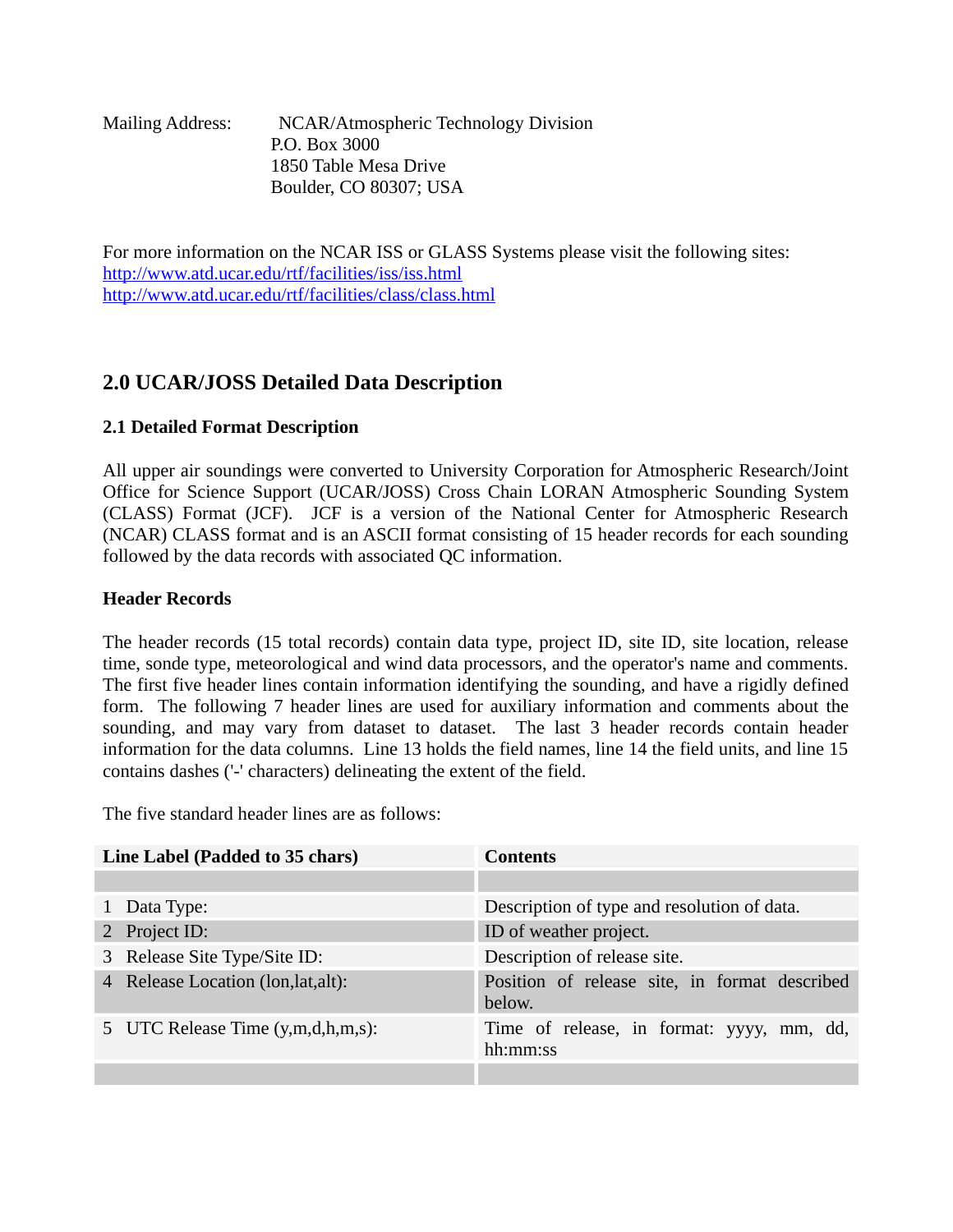The release location is given as: lon (deg min), lat (deg min), lon (dec. deg), lat (dec. deg), alt (m)

Longitude in deg min is in the format: ddd mm.mm'W where ddd is the number of degrees from True North (with leading zeros if necessary), mm.mm is the decimal number of minutes, and W represents W or E for west or east longitude, respectively. Latitude has the same format as longitude, except there are only two digits for degrees and N or S for north/south latitude. The decimal equivalent of longitude and latitude and station elevation follow.

The seven non-standard header lines may contain any label and contents. The labels are padded to 35 characters to match the standard header lines. Records for this dataset include the following three non-standard header lines.

| Line Label (Padded to 35 chars)        | <b>Contents</b>                                               |
|----------------------------------------|---------------------------------------------------------------|
|                                        |                                                               |
| 6 Radiosonde Manufacturer:             | Radiosonde manufacturer and type                              |
| 7 Radiosonde Serial Number:            | Radiosonde serial number                                      |
| 8 System Operator/Comments:            | Comments provided by site operators.                          |
| 12 Nominal Release Time (y,m,d,h,m,s): | Nominal time of release, in format: yyyy, mm,<br>dd, hh:mm:ss |

#### **Data Records**

The data records each contain time from release, pressure, temperature, dew point, relative humidity, U and V wind components, wind speed and direction, ascent rate, balloon position data, altitude, and quality control flags (see the QC code description). Each data line contains 21 fields, separated by spaces, with a total width of 130 characters. The data are right-justified within the fields. All fields have one decimal place of precision, with the exception of latitude and longitude, which have three decimal places of precision. The contents and sizes of the 21 fields that appear in each data record are as follows:

| <b>Field No.</b> | Format<br>Width | <b>Parameter</b>         | <b>Units Value</b> | <b>Missing</b> |
|------------------|-----------------|--------------------------|--------------------|----------------|
|                  |                 |                          |                    |                |
|                  | 6 F6.1          | Time                     | <b>Seconds</b>     | 9999.0         |
| $\overline{2}$   | 6 F6.1          | Pressure                 | <b>Millibars</b>   | 9999.0         |
| 3                | 5 F5.1          | Dry-bulb Temperature     | Degrees C          | 999.0          |
| $\overline{4}$   | 5 F5.1          | Dew Point Temperature    | Degrees C          | 999.0          |
| 5                | 5 F5.1          | <b>Relative Humidity</b> | Percent            | 999.0          |
| 6                | 6 F6.1          | <b>U Wind Component</b>  | Meters / Second    | 9999.0         |
| 7                | 6 F6.1          | V Wind Component         | Meters / Second    | 9999.0         |
| 8                | 5 F5.1          | Wind Speed               | Meters / Second    | 999.0          |
| 9                | 5 F5.1          | <b>Wind Direction</b>    | <b>Degrees</b>     | 999.0          |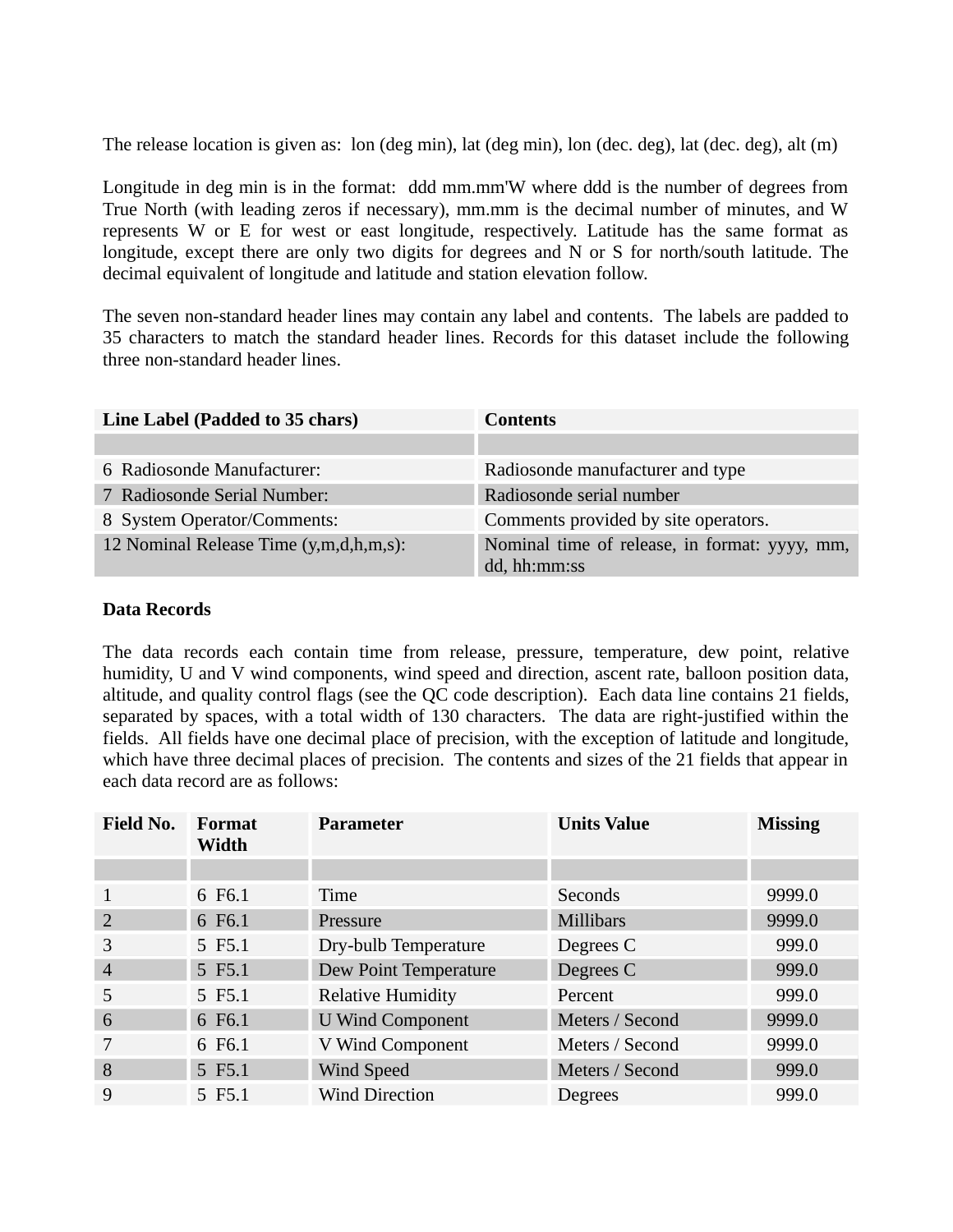| 10 | 5 F5.1 | <b>Ascent Rate</b>           | Meters / Second  | 999.0   |
|----|--------|------------------------------|------------------|---------|
| 11 | 8 F8.3 | Longitude                    | <b>Degrees</b>   | 9999.0  |
| 12 | 7 F7.3 | Latitude                     | <b>Degrees</b>   | 999.0   |
| 13 | 5 F5.1 | Range                        | Kilometers       | 999.0   |
| 14 | 5 F5.1 | Angle                        | <b>Degrees</b>   | 999.0   |
| 15 | 7 F7.1 | Altitude                     | <b>Meters</b>    | 99999.0 |
| 16 | 4 F4.1 | QC for Pressure              | Code (see below) | 99.0    |
| 17 | 4 F4.1 | <b>QC</b> for Temperature    | Code (see below) | 99.0    |
| 18 | 4 F4.1 | QC for Humidity              | Code (see below) | 99.0    |
| 19 | 4 F4.1 | <b>QC</b> for U Component    | Code (see below) | 99.0    |
| 20 | 4 F4.1 | <b>QC</b> for V Component    | Code (see below) | 99.0    |
| 21 | 4 F4.1 | <b>QC</b> for Ascension Rate | Code (see below) | 99.0    |

Fields 16 through 21 contain the Quality Control information derived at the UCAR Joint Office for Science Support (UCAR/JOSS). Any QC information from the original sounding is replaced by the following UCAR/JOSS codes:

| Code | <b>Description</b>                                             |
|------|----------------------------------------------------------------|
|      |                                                                |
| 99.0 | Unchecked (QC information is "missing") ("UNCHECKED")          |
| 1.0  | Checked, datum seems physically reasonable. ("GOOD")           |
| 2.0  | Checked, datum seems questionable on physical basis. ("MAYBE") |
| 3.0  | Checked, datum seems to be in error. ("BAD")                   |
| 4.0  | Checked, datum is interpolated. ("ESTIMATED")                  |
| 9.0  | Checked, datum was missing in original file. ("MISSING")       |

#### **Sample Data**

The following is a sample record of NAME Sounding Rawinsonde GLASS upper air data in UCAR/JOSS CLASS format. The data portion is much longer than the page width and, therefore, wraps around to a second line. See section 2.1 for an exact format specification

Data Type: NCAR GLASS<br>Project ID: NAME Project ID: Release Site Type/Site ID: NLO Loreto, MX<br>Release Location (lon,lat,alt): 111 20.64'W, 20 111 20.64'W, 26 01.14'N, -111.34400, 26.01900, 2.0 UTC Release Time (y,m,d,h,m,s): 2004, 08, 07, 07:18:13 Radiosonde Manufacturer: VAISALA R:<br>Radiosonde Serial Number: 408402014 Radiosonde Serial Number: System Operator/Comments: loretoops, team, peterson/spowart. normal launch, buenas noches! / / / Nominal Release Time (y,m,d,h,m,s):2004, 08, 07, 09:00:00 Time Press Temp Dewpt RH Ucmp Vcmp spd dir Wcmp Lon Lat Rng Az Alt Qp Qt Qrh Qu Qv QdZ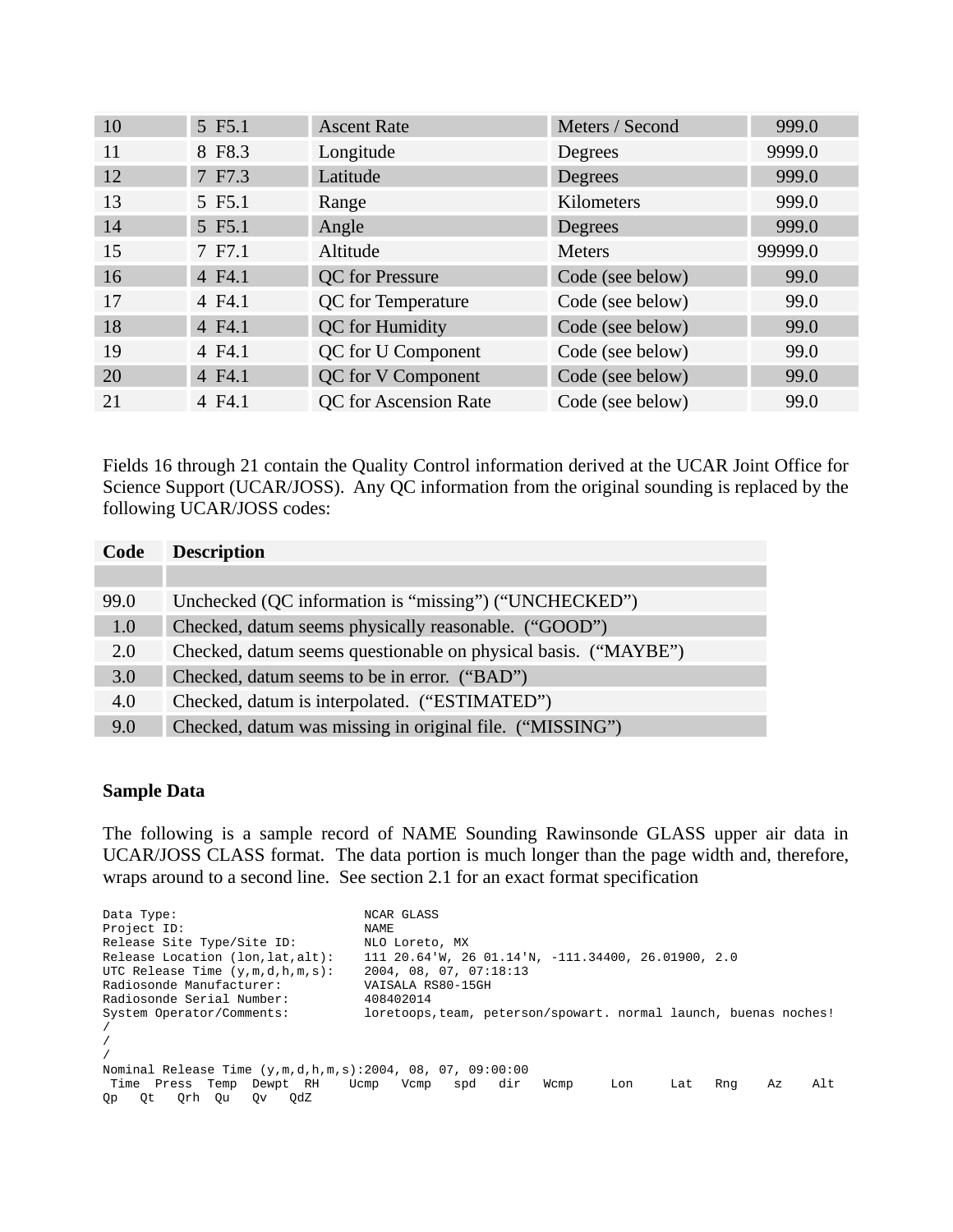| sec | mb<br>code code code code code code                    | C. | $\overline{c}$ | % | m/s    | m/s  | m/s | deg | m/s | deg                                                    | deg | km | deg | m    |
|-----|--------------------------------------------------------|----|----------------|---|--------|------|-----|-----|-----|--------------------------------------------------------|-----|----|-----|------|
|     |                                                        |    |                |   |        |      |     |     |     |                                                        |     |    |     |      |
|     |                                                        |    |                |   |        |      |     |     |     |                                                        |     |    |     |      |
|     | $-1.0$ 1010.5 29.8 23.9 70.3                           |    |                |   | -0.1   | 1.0  |     |     |     | 1.0 175.0 999.0 -111.344 26.019 999.0 999.0            |     |    |     | 2.0  |
|     | 99.0 99.0 99.0 99.0 99.0 9.0                           |    |                |   |        |      |     |     |     |                                                        |     |    |     |      |
|     | $0.0$ 9999.0 999.0 999.0 999.0                         |    |                |   | -0.1   | 0.3  |     |     |     | $0.3$ 159.3 999.0 -110.460 25.943 999.0 999.0 99999.0  |     |    |     |      |
|     | 9.0 9.0 9.0 99.0 99.0 9.0                              |    |                |   |        |      |     |     |     |                                                        |     |    |     |      |
|     | 1.0 9999.0 999.0 999.0 999.0                           |    |                |   | $-0.2$ | -0.0 |     |     |     | $0.2$ 86.7 999.0 $-111.344$ 26.019 999.0 999.0 99999.0 |     |    |     |      |
|     | $9.0$ $9.0$ $9.0$ $99.0$ $99.0$ $9.0$                  |    |                |   |        |      |     |     |     |                                                        |     |    |     |      |
|     | 2.0 1010.1 999.0 999.0 999.0 9999.0 9999.0 999.0 999.0 |    |                |   |        |      |     |     |     | 5.0 9999.000 999.000 999.0 999.0                       |     |    |     | 5.3  |
|     | 2.0 9.0 9.0 9.0 9.0 99.0                               |    |                |   |        |      |     |     |     |                                                        |     |    |     |      |
|     | 3.0 1009.3 999.0 999.0 71.4 9999.0 9999.0 999.0 999.0  |    |                |   |        |      |     |     |     | 7.4 9999.000 999.000 999.0 999.0                       |     |    |     | 12.4 |
|     | 2.0 9.0 99.0                                           |    | 9.09.099.0     |   |        |      |     |     |     |                                                        |     |    |     |      |
|     | 4 0 1008 4 29 6 24 0 71 4 9999 0 9999 0 999 0 999 0    |    |                |   |        |      |     |     |     | 8.0 9999.000 999.000 999.0 999.0                       |     |    |     | 20.9 |
|     | 2.099.099.0                                            |    | 9.09.099.0     |   |        |      |     |     |     |                                                        |     |    |     |      |

#### **2.2 Data Remarks**

#### **2.3 Station List**

| TD.        | <b>SITE</b>    | <b>COUNTRY LONG</b> |            | <b>LAT</b> | ELEV(m) |
|------------|----------------|---------------------|------------|------------|---------|
|            |                |                     |            |            |         |
| <b>BKN</b> | Kino Bay       | MX.                 | $-111.927$ | 28.814     | 2.0     |
| IS4        | Los Mochis     | <b>MX</b>           | $-109.082$ | 25.689     | 3.0     |
| <b>NLO</b> | Loreto         | <b>MX</b>           | $-111.344$ | 26.019     | 2.0     |
| <b>NPP</b> | Puerto Penasco | <b>MX</b>           | $-113.509$ | 31.344     | 2.0     |

10 June 2005 – EOL recently noticed that the ISS2 (Puerto Penasco) elevation might be about 10 m too low. So the actual elevation might be about 12.0 m.

# **3.0 UCAR/JOSS Quality Control Processing**

This dataset underwent an automated QC process. The dataset underwent internal consistency checks which included two types of checks, gross limit checks on all parameters and rate-of-change checks on temperature, pressure and ascension rate. Some further information on the QC processing conducted by UCAR/JOSS can be found in Loehrer et al. (1996) and Loehrer et al. (1998).

#### **3.1 Gross Limit Checks**

These checks were conducted on each sounding and data were automatically flagged as appropriate. Only the data point under examination was flagged. UCAR/JOSS conducted the following gross limit checks on the NAME ISS and GLASS sounding datasets. In the table  $P =$ pressure,  $T =$  temperature,  $RH =$  relative humidity,  $U = U$  wind component,  $V = V$  wind component,  $B = bad$ , and  $Q = questionable$ .

| Parameter | Parameters(s)            | Flag    | <b>Applied</b> |
|-----------|--------------------------|---------|----------------|
|           | <b>Gross Limit Check</b> | Flagged |                |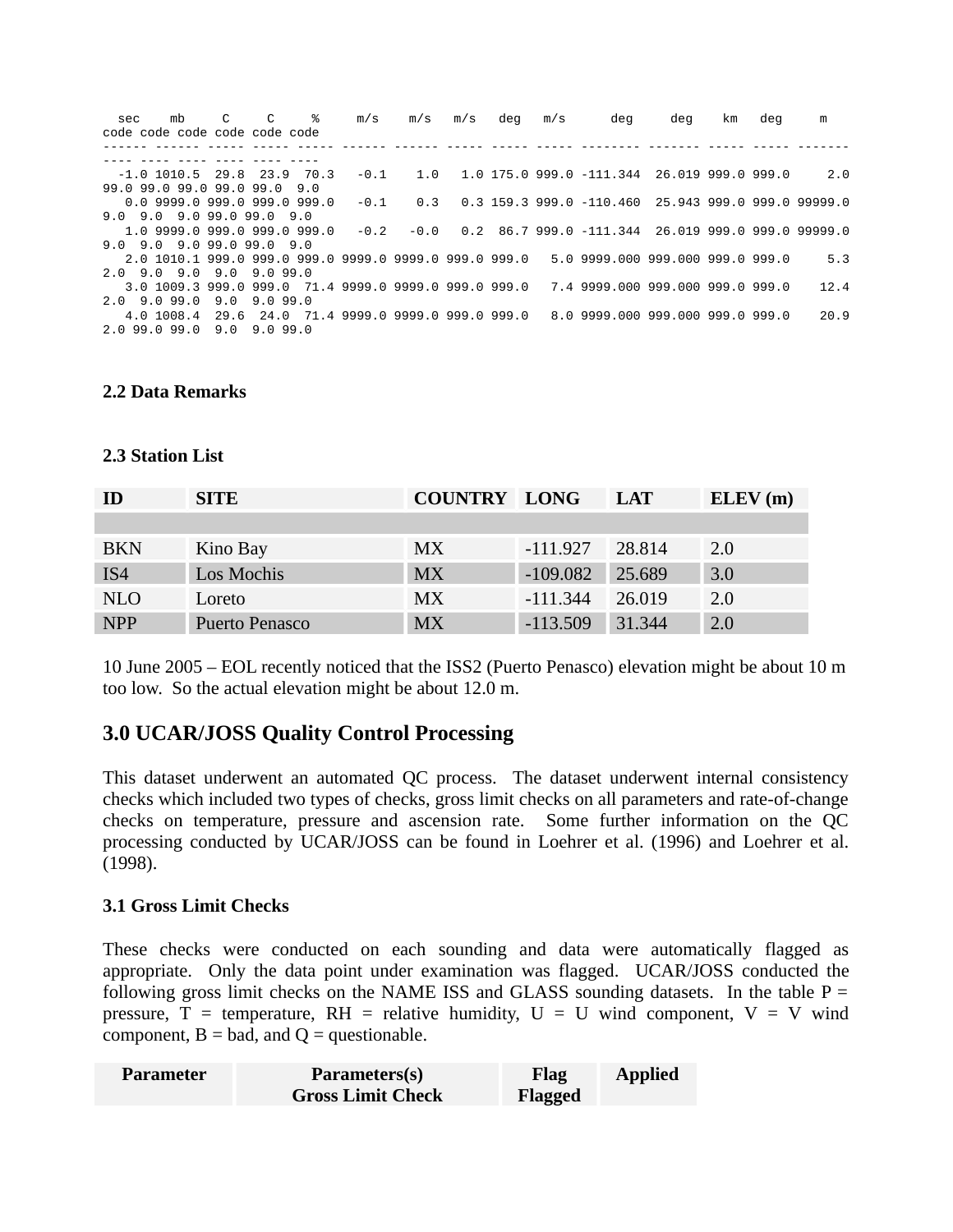| Pressure              | $< 0$ mb or $> 1050$ mb                         | P                      | B                |
|-----------------------|-------------------------------------------------|------------------------|------------------|
| Altitude              | $< 0$ m or $> 40000$ m                          | P, T, RH               | O                |
| Temperature           | $< -90C$ or $> 45C$                             | T                      | $\left( \right)$ |
| Dew Point             | $<$ -99.9C or $>$ 33C<br>$>$ Temperature        | R <sub>H</sub><br>T,RH |                  |
| Relative<br>Humidity  | $\leq 0\%$ or $> 100\%$                         | RH                     | B                |
| <b>Wind Speed</b>     | $\leq 0$ m/s or $> 100$ m/s<br>$> 150$ m/s      | U, V<br>U, V           | B                |
| U Wind<br>Component   | $< 0$ m/s or $> 100$ m/s<br>$> 150 \text{ m/s}$ | U<br>U                 | B                |
| V Wind<br>Component   | $< 0$ m/s or $> 100$ m/s<br>$>150$ m/s          | $\rm V$<br>V           | $\Omega$<br>B    |
| <b>Wind Direction</b> | $<$ 0 deg or $>$ 360 deg                        | U, V                   | <sub>B</sub>     |
| <b>Ascent Rate</b>    | $\le$ -10 m/s or $>$ 10 m/s                     | P.T.RH                 |                  |

## **3.2 Vertical Consistency Checks**

These checks were conducted on each sounding and data were automatically flagged as appropriate. These checks were started at the lowest level of the sounding and compared neighboring data points (except at pressures less than 100 mb where 30-sec average values were used. In the case of checks ensuring that the values increased/decreased as expected, only the data point under examination was flagged. However, for the other checks, all of the data points used in the examination were flagged. All items within the table are as previously defined.

| Parameter          | <b>Vertical Consistency Check</b>                                                                                                                                 | Parameter(s)<br><b>Flagged</b>       | <b>Flag</b><br><b>Applied</b> |
|--------------------|-------------------------------------------------------------------------------------------------------------------------------------------------------------------|--------------------------------------|-------------------------------|
|                    |                                                                                                                                                                   |                                      |                               |
| Time               | decreasing/equal                                                                                                                                                  | None                                 | None                          |
| Altitude           | decreasing/equal                                                                                                                                                  | P.T.RH                               | Q                             |
| Pressure           | increasing/equal<br>$> 1$ mb/s or $\le$ -1 mb/s<br>$>$ 2 mb/s or $<$ -2 mb/s                                                                                      | P.T.RH<br>P.T.RH<br>P.T.RH           | Q<br>Q<br>B                   |
| Temperature        | $<$ -15 C/km<br>$\langle$ -30 C/km (not applied at $p \langle$ 250 mb)<br>$>$ 50 C/km (not applied at p $<$ 250 mb)<br>$>$ 100 C/km (not applied at p $<$ 250 mb) | P.T.RH<br>P,T,RH<br>P,T,RH<br>P.T.RH | Q<br>B<br>Q<br>B              |
| <b>Ascent Rate</b> | Change of $> 3$ m/s or $<$ -3 m/s<br>Change of $> 5$ m/s or $< -5$ m/s                                                                                            | $\mathbf{P}$<br>$\mathbf{P}$         | Q<br>B                        |

## **3.3 Data Quality Issues**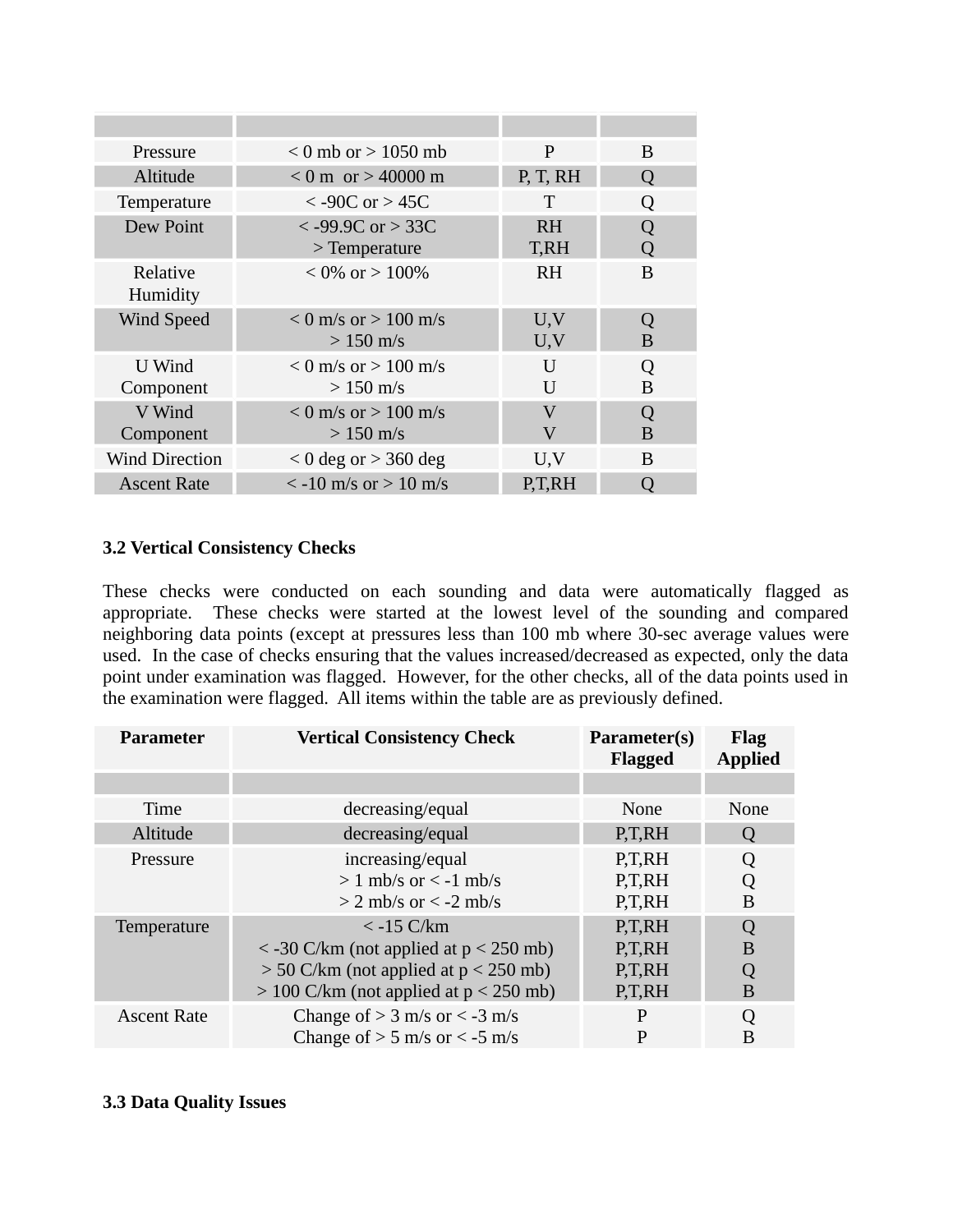# **4.0 NCAR/EOL Data File Specifics**

The files contain data calculated at one-second intervals. The variables pressure, temperature, and relative humidity are calibrated values from measurements made by the radiosonde. The dew point is calculated from the relative humidity. The altitude is calculated from the hydrostatic equation using pressure, temperature, and dew point. The rate of ascent is obtained from the altitude difference between two successive time steps. The position (lat, lon) are computed by using horizontal winds to integrate location from the initial launch position.

All wind data are computed from GPS navigation signals received from the radiosonde. The raw wind values are calculated at a one-half second data rate by a commercial processing card. These raw values are subjected to a digital filter to remove low frequency oscillations due to the sonde pendulum motion beneath the balloon. The resolution of the data is reduced to one second. This time record is used in the interpolation of the pressure, temperature, and humidity data.

# **5.0 NCAR/EOL Data Quality Control**

The raw soundings are first run through the Atmospheric Sounding Processing ENvironment (ASPEN), which analyzes the data, performs smoothing, and removes suspect data points. The soundings are then visually evaluated for outliers, or any other obvious problems. Scatter plots of the data are created to check the range in values of pressure, temperature and relative humidity. Lastly, we create profiles of temperature and RH, and wind speed and direction, in order to check for any major inconsistencies.

# **6.0 NCAR/EOL Important Note to Users**

The first data line in each sounding, denoted by a time stamp of -1.0 second, typically represents data collected from an independent surface met station. During the quality control process this data is used as a reference to determine the accuracy of the radiosondes pressure, temperature and relative humidity measurements. The surface met sensors at the Loreto GLASS site failed to work during the project, so in place of the surface met data, pre-launch pressure, temperature and RH measured by the sonde and human estimated winds were entered into the first line of each sounding. A major concern is that if sensor arm heating (which is a common problem during projects where sondes are launched in warm weather without proper ventilation, as was the case at Loreto) occurred, there is either no way to detect it or the extent of it. From looking at the scatter plots, shown in figure 2 below, and visually comparing the GLASS data with that collected at the ISS sites, there seems to be no evidence of sensor arm heating. However, we wanted to make the users were aware of what had been done and to warn them to be skeptical about the accuracy of the GLASS radiosonde data near the surface.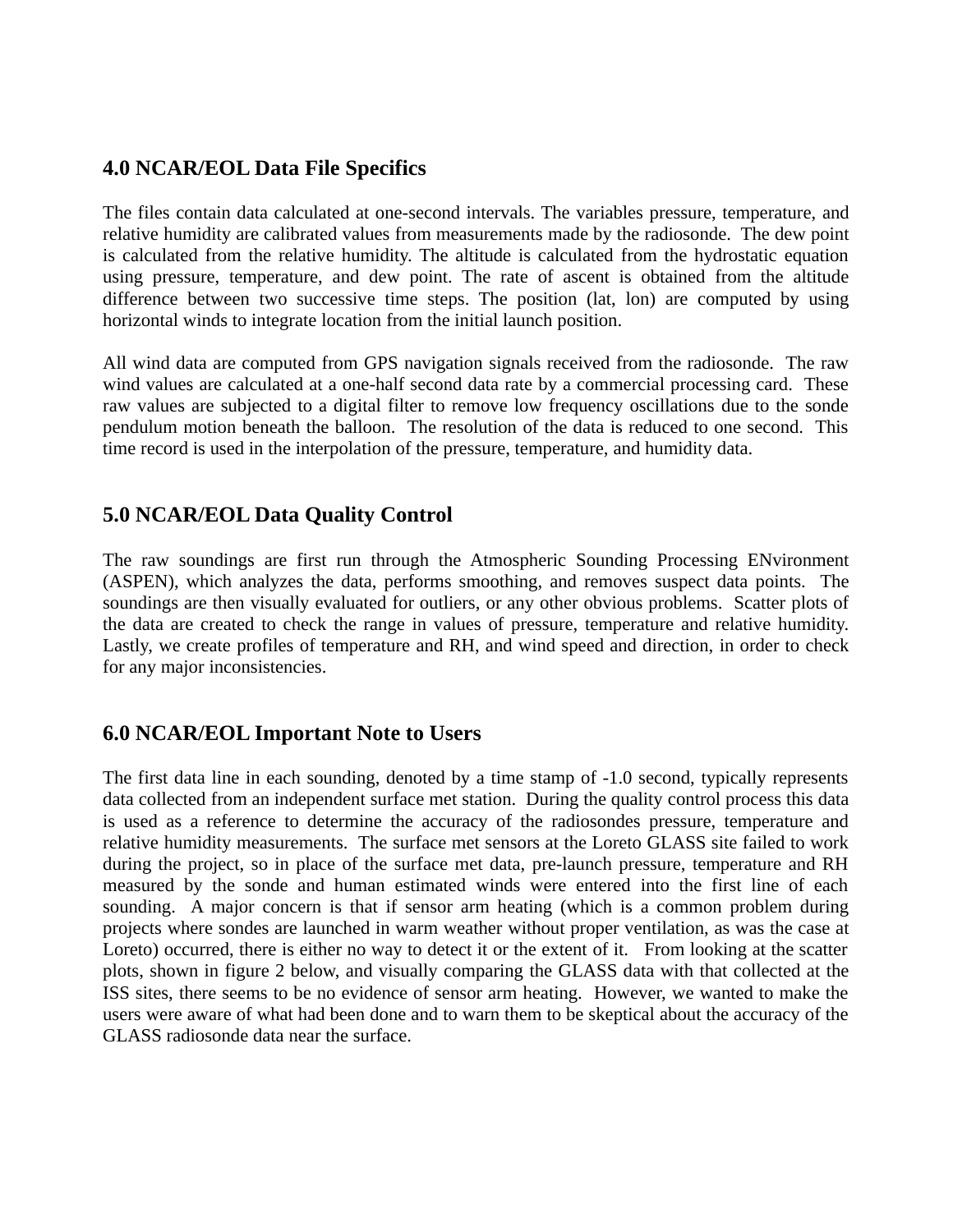

NAME ISS2 Soundings

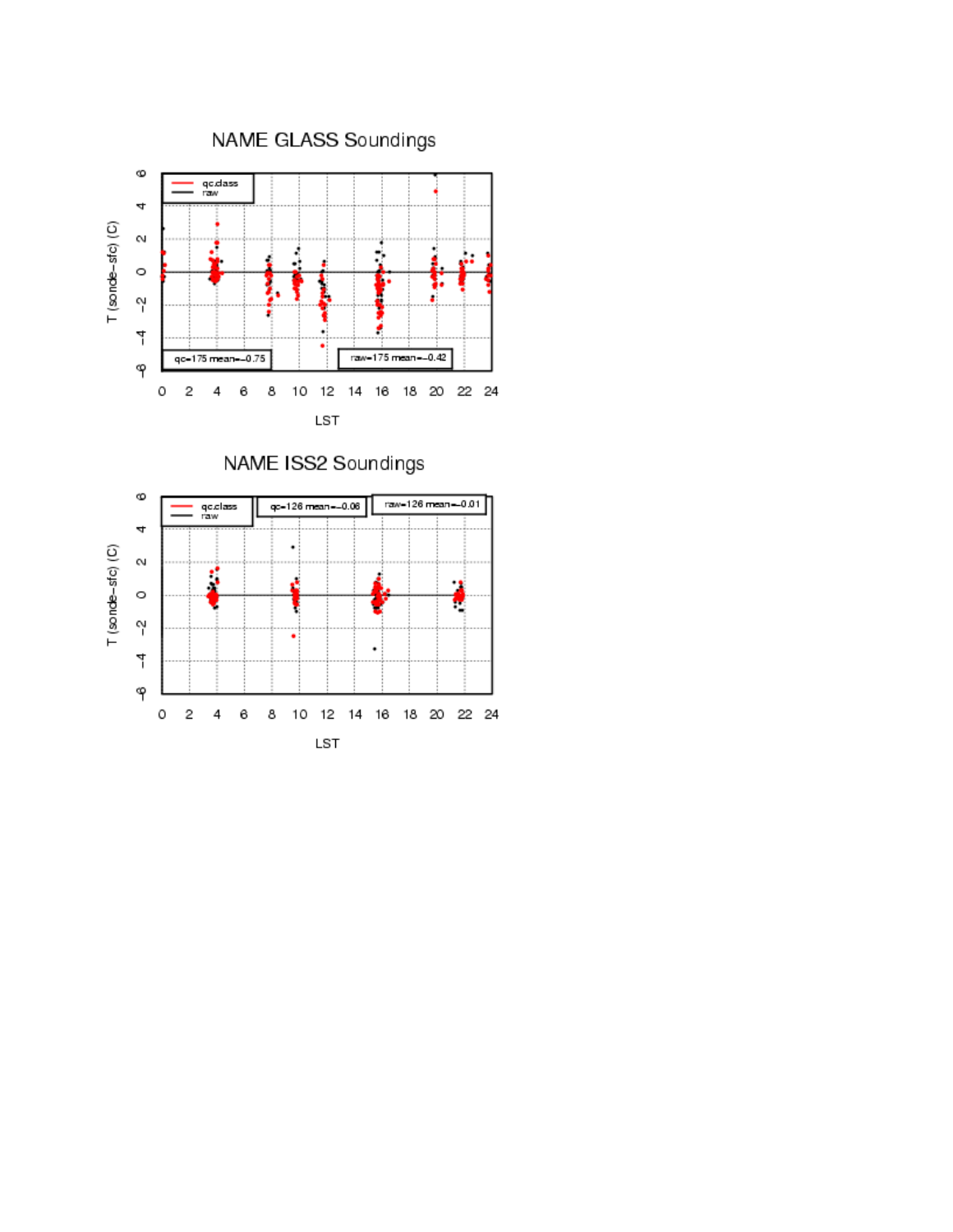

Figure 2 – Scatter plots of temperature differences ( $°C$ ) between sonde and surface for both the quality controlled and raw datasets.

## **7.0 References**

Ciesielski, P. E., R. H. Johnson, and J. Wang, 2009: Correction of Humidity Biases in Vaisala RS80-H Sondes during NAME. J. Atmos. Oceanic Technol., 26, 1763-1780.

Loehrer, S. M., T. A. Edmands, and J. A. Moore, 1996: TOGA COARE upper-air sounding data archive: development and quality control procedures. Bull. Amer. Meteor. Soc., 77, 2651- 2671.